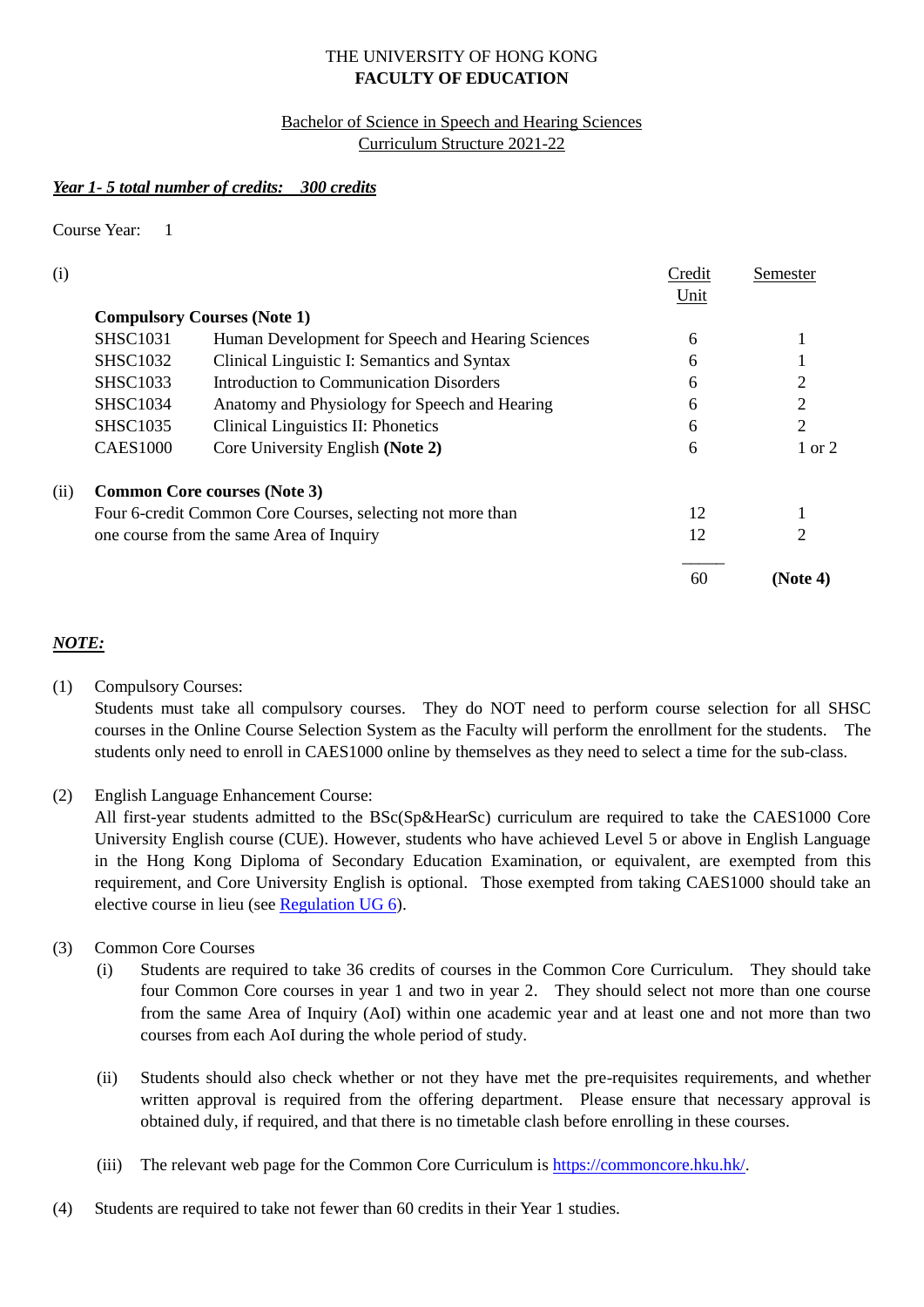|      |                                                                                                       |                                                                          | Credit | Semester       |
|------|-------------------------------------------------------------------------------------------------------|--------------------------------------------------------------------------|--------|----------------|
|      |                                                                                                       |                                                                          | Unit   |                |
| (i)  | <b>Compulsory Courses (Note 1)</b>                                                                    |                                                                          |        |                |
|      | <b>SHSC 2031</b>                                                                                      | Neurology and Neuroscience                                               | 6      |                |
|      | <b>SHSC 2032</b>                                                                                      | Research Methods and Statistics for Speech and Hearing Sciences          | 6      |                |
|      | <b>SHSC 2033</b>                                                                                      | Evidence-Based Practice in Speech-Language Therapy                       | 6      | 2              |
|      | <b>SHSC 2034</b>                                                                                      | Speech Science                                                           | 6      | $\mathfrak{2}$ |
|      | <b>SHSC 2035</b>                                                                                      | <b>Cognition and Language Processing</b>                                 | 6      | $\mathfrak{2}$ |
|      | <b>SHSC 2038</b>                                                                                      | Introduction to Clinical Practice I                                      | 6      |                |
|      | <b>SHSC 2039</b>                                                                                      | Introduction to Clinical Practice II                                     | 6      | 2              |
|      | <b>CAES 9421</b>                                                                                      | Academic English for Speech & Hearing Sciences Students                  | 6      |                |
|      |                                                                                                       | (Please see attached letter from the Centre for Applied English Studies) |        |                |
|      |                                                                                                       | <u>Appendix III)</u>                                                     |        |                |
| (ii) |                                                                                                       | <b>Common Core courses (Note 2)</b>                                      |        |                |
|      | Two 6-credit Common Core Courses, selecting not more than one course from the<br>same Area of Inquiry |                                                                          | 12     | 1 or 2         |
|      |                                                                                                       |                                                                          | 60     | (Note 3)       |

# *NOTE:*

(1) Compulsory Courses:

Students must take all compulsory courses. They do NOT need to perform course selection for all SHSC courses in the Online Course Selection System as the programme office will perform the enrollment for the students. They only need to enroll in CAES 9421 online by themselves as they need to select a time for the sub-class.

## (2) Common Core Courses

- (i) Students are required to take 36 credits of courses in the Common Core Curriculum. They should take four Common Core courses in year 1 and two in year 2. They should select not more than one course from the same Area of Inquiry (AoI) within one academic year and at least one and not more than two courses from each AoI during the whole period of study.
- (ii) Students should also check whether or not they have met the pre-requisites requirements, and whether written approval is required from the offering department. Please ensure that necessary approval is obtained duly, if required, and that there is no timetable clash before enrolling in these courses.
- (iii) The relevant web page for the Common Core Curriculum is [https://commoncore.hku.hk/.](https://commoncore.hku.hk/)
- (3) Students are required to take not fewer than 60 credits in their Year 2 studies.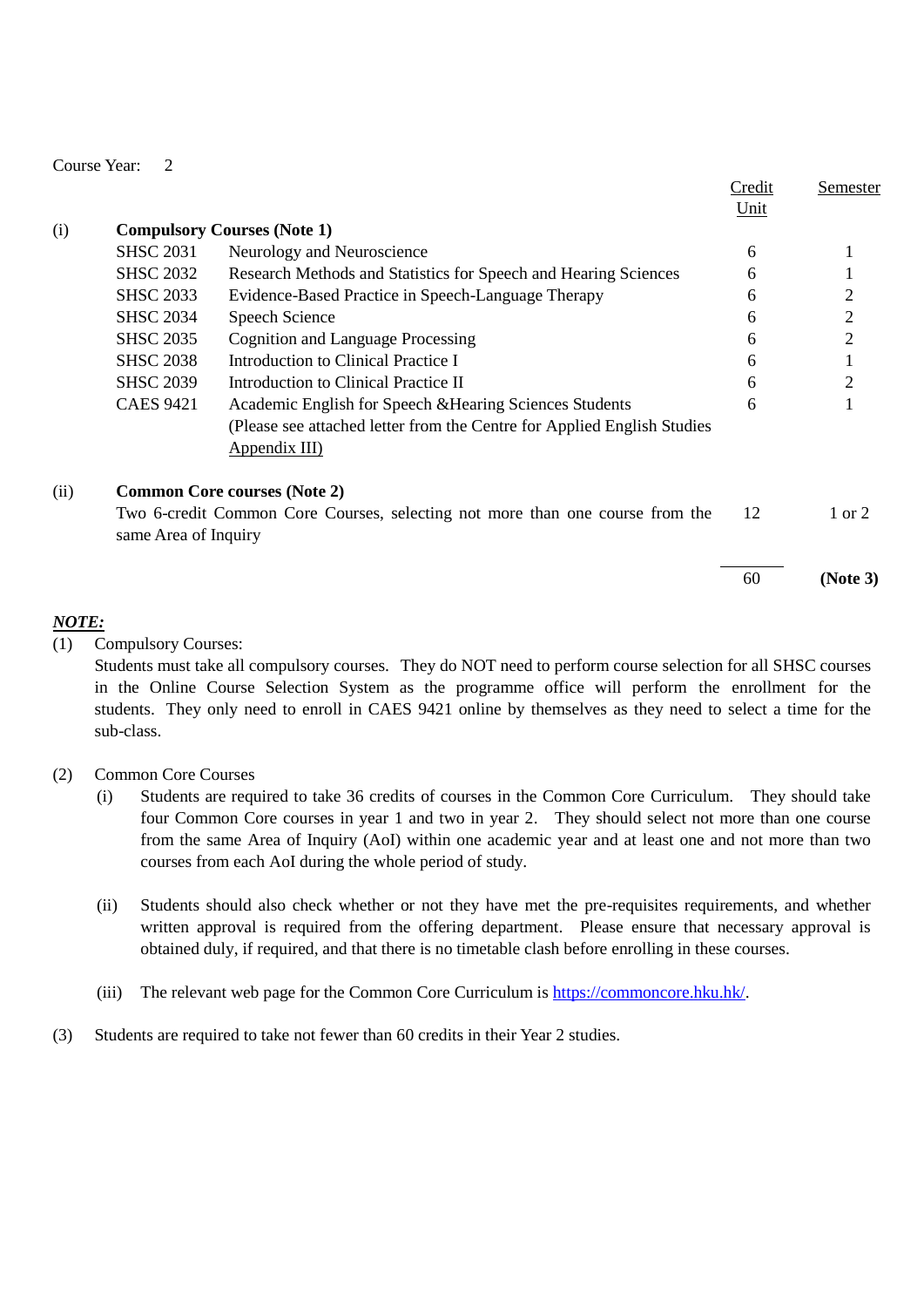|                  |                                                         | Credit | Semester |
|------------------|---------------------------------------------------------|--------|----------|
|                  |                                                         | Unit   |          |
|                  | <b>Compulsory Courses (Note 1)</b>                      |        |          |
| <b>SHSC 3031</b> | Speech Development and Speech Sound Disorders           | 6      |          |
| <b>SHSC 3032</b> | Language Development and Language Disorders in the      | 6      |          |
|                  | Pre-Primary School Years                                |        |          |
| <b>SHSC 3033</b> | School-Age and Adolescent Language & Literacy Disorders | 6      |          |
| <b>SHSC 3034</b> | Audiology and Aural Rehabilitation                      | 6      |          |
| <b>SHSC 3035</b> | <b>Complex Cases Paediatric</b>                         | 12     | ◠        |
| <b>SHSC 3036</b> | Voice Disorders                                         | 6      | ↑        |
| SHSC 3038*       | Paediatric Clinical Practicum I                         | 6      |          |
| SHSC 3039*       | Paediatric Clinical Practicum II                        | 12     | 2        |
|                  |                                                         | 60     | (Note 2) |

# *NOTE:*

(1) Compulsory Courses:

Students must take all compulsory courses. They do NOT need to perform course selection for all SHSC courses in the Online Course Selection System as the programme office will perform the enrollment for the students.

(2) Students are required to take not fewer than 60 credits in their Year 3 studies.

\* A Capstone Requirement.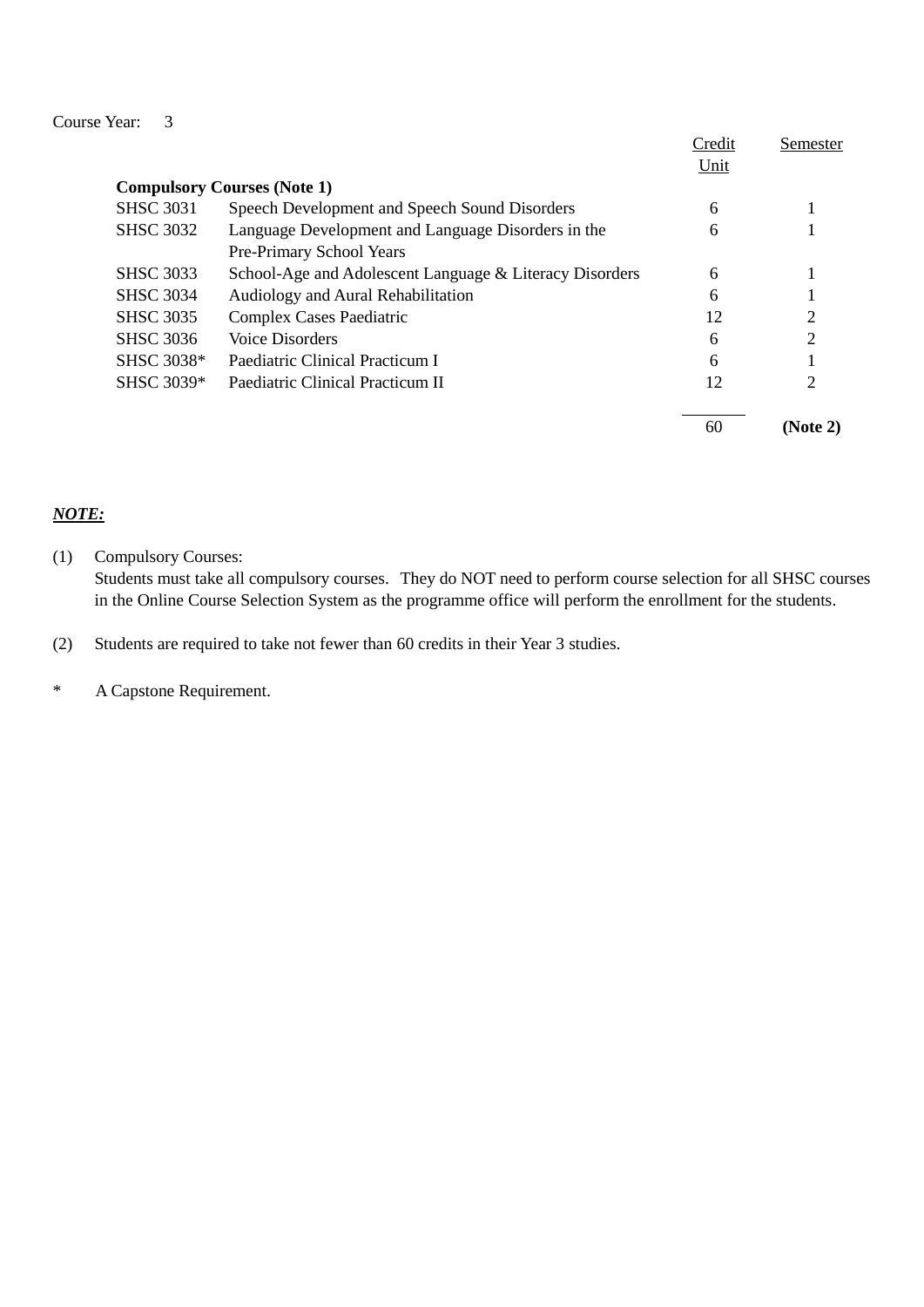|                  |                                                          | Credit | Semester       |
|------------------|----------------------------------------------------------|--------|----------------|
|                  |                                                          | Unit   |                |
|                  | <b>Compulsory Courses (Note 1)</b>                       |        |                |
| <b>SHSC 4031</b> | Dysphagia                                                | 6      |                |
| <b>SHSC 4032</b> | Aphasia                                                  | 6      |                |
| <b>SHSC 4033</b> | Motor Speech Disorders                                   | 6      |                |
| <b>SHSC 4034</b> | Fluency, Laryngectomy and Craniofacial Disorders         | 6      |                |
| <b>SHSC 4035</b> | <b>Complex Cases Adult</b>                               | 12     | $\overline{c}$ |
| SHSC 4038*       | <b>Adult Clinical Practicum I</b>                        | 6      |                |
| SHSC 4039*       | <b>Adult Clinical Practicum II</b>                       | 12     | $\mathfrak{D}$ |
| <b>CEDU 9001</b> | Practical Chinese for Speech & Hearing Sciences Students | 6      |                |
|                  |                                                          | 60     | (Note 2)       |

#### *NOTE:*

(1) Compulsory Courses: Students must take all compulsory courses. They do NOT need to perform course selection for all SHSC courses in the Online Course Selection System as the programme office will perform the enrollment for the students.

(2) Students are required to take not fewer than 60 credits in their Year 4 studies.

\* A Capstone Requirement.